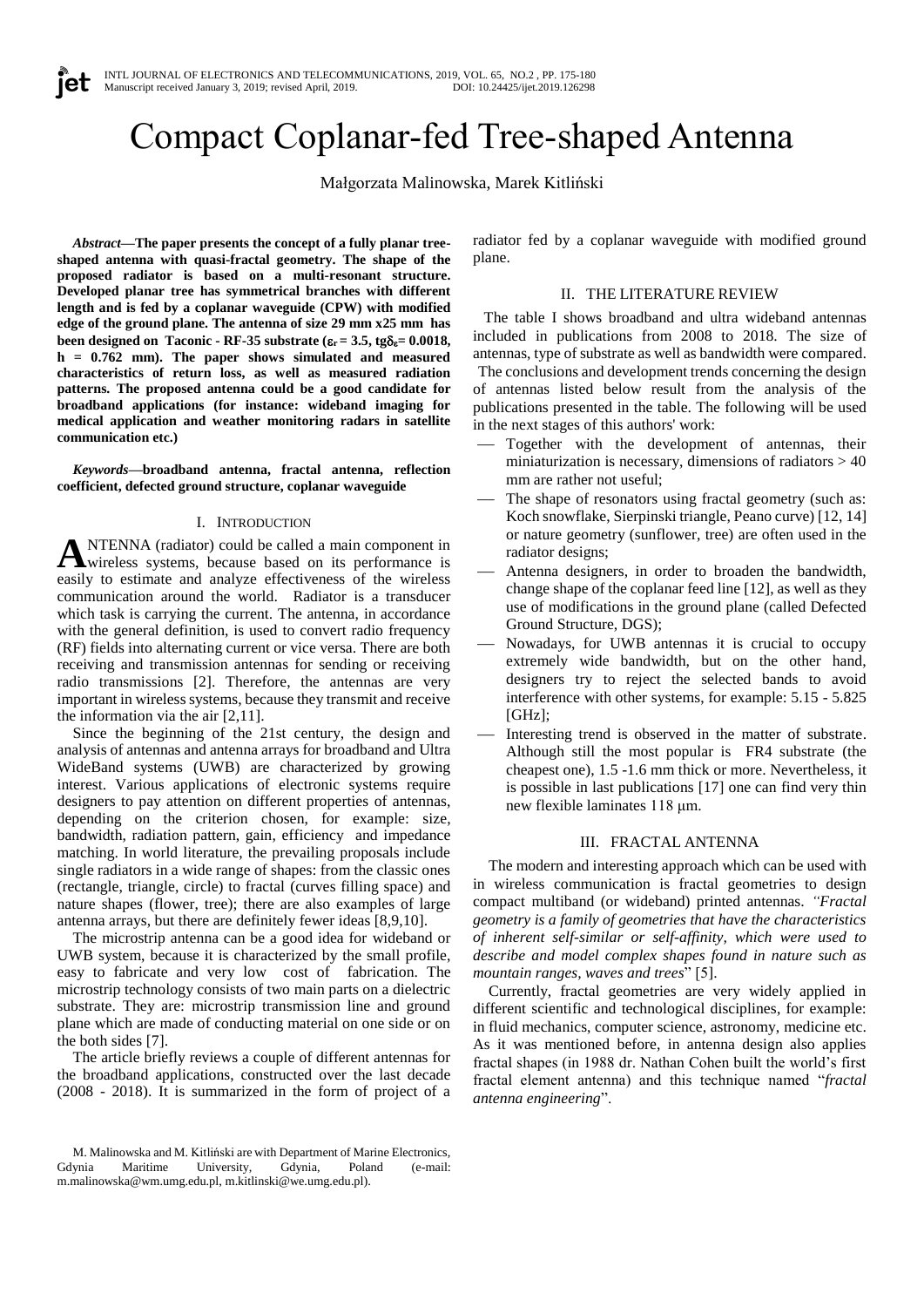There are advantages of using fractal geometries [14,23, 24]:

- $\equiv$  it is possible to reduce the size of the radiator, which makes it a good candidate for antenna miniaturization;
- the fractal structures are self-filling that might be scaled without increasing the overall size, it is very useful for small antenna;
- ⎯ the fractal are self-repeated at different scales, it can provide a wideband or multiband operating of antenna;
- ⎯ antennas with fractal shape give a better input impedance occurred in comparison of other antennas;
- the fractal structures give the possibility to add inductance and/or capacitance without using any component;

the fractal structure can increase the electrical path length. However, not all the known fractal geometries can form the antenna design. For instance, two popular curves: Hilbert and Peano, cannot effectively reduce the resonant frequency of the antenna due to the exhibiting a high degree of space filling which cause the cancelling of the current between closely spaced lines [24].

Fortunately, previous research has shown that a fractal treeshaped radiator may be a good solution for design of antennas [14].

#### IV. DEFECTED GROUND STRUCTURE

The Defected Ground Structure (abbreviated as DGS) is one of the solutions for radiator design. DGS is applied mainly to improve the impedance bandwidth of the microstrip antenna [22]. It is an etched periodic or non-periodic cascaded configuration defect in ground of a planar transmission line (coplanar, microstrip and conductor backed coplanar wave guide) [3]. The defect may have a simple or very complicated shape. Modified ground structure is applied in order to [22]:

- increase the input impedance bandwidth;
- reduce the size of an antenna;
- achieve a lower resonance frequency;
- improve other parameters in the antennas (especially performance).

| TABLE I                                                          |  |
|------------------------------------------------------------------|--|
| THE SELECTED REPORTED BROADBANDANTENNAS IN THE YEARS 2008 - 2018 |  |

| <b>Dimensions</b><br>$\mathrm{[mm^2]}$ | Size in $\lambda$                                | Bandwidth [GHz]                       | Substrate(relative<br>permittivity) | References                                                                                                                       | Year of<br>publication |
|----------------------------------------|--------------------------------------------------|---------------------------------------|-------------------------------------|----------------------------------------------------------------------------------------------------------------------------------|------------------------|
| 20x30                                  | $0.3\lambda x0.45\lambda$                        | $2.8 - 6.2$                           | FR4<br>$\epsilon$ <sub>r</sub> =4.4 | Design of the tree-shaped UWB antenna using<br>fractal concept [6]                                                               | 2008                   |
| 80x90x1.53                             | $0.726\lambda x0.817\lambda$<br>$x0.014\lambda$  | $0.95 - 4.495$                        | FR4<br>$\epsilon$ <sub>r</sub> =4.3 | On the design of wheel shaped fractal antenna<br>[20]                                                                            | 2011                   |
| 52.45x58x1.53                          | $1.53\lambda x1.692\lambda$<br>$x0.045\lambda$   | $2.5 - 15$                            | FR4<br>$\epsilon$ <sub>r</sub> =4.3 | On the design of inscribed pentagonal-cut fractal<br>antenna for ultra wideband application's [19]                               | 2011                   |
| 20x25                                  | $0.55\lambda x0.688\lambda$                      | $1 - 15$                              | FR4<br>$\epsilon$ <sub>r</sub> =4.3 | Miniaturized UWB monopole microstrip antenna<br>design by the combination of Giusepe Peano and<br>Sierpinski carpet fractals [5] | 2011                   |
| 32x33x1.59                             | $0.8\lambda x0.825\lambda x0.04\lambda$          | $3 - 12$<br>without<br>$5.15 - 5.825$ | FR4<br>$\epsilon$ <sub>r</sub> =4.4 | Hexagonal boundary Sierpinski carpet fractal<br>shaped compact ultra wideband antenna with<br>band rejection functionality [18]  | 2013                   |
| 14x18x1                                | $0.368\lambda x0.473\lambda$<br>$x0.026\lambda$  | 2.95 - 12.81                          | FR4<br>$\epsilon$ <sub>r</sub> =4.4 | Very compact UWB CPW-fed fractal antenna<br>using modified ground plane and unit cells [13]                                      | 2014                   |
| 50x50x1.6                              | $1.147\lambda x 1.147\lambda$<br>$x0.037\lambda$ | 3.52<br>$-10.24$                      | FR4<br>$\epsilon$ <sub>r</sub> =4.7 | Analysis of fractal antenna for ultra wideband<br>application [15]                                                               | 2014                   |
| 14x18x1.6                              | $0.368\lambda x0.473\lambda$<br>$x0.042\lambda$  | $2.95 - 12.81$                        | FR4<br>$\epsilon$ <sub>r</sub> =4.4 | Ultra-wideband tapered patch antenna with<br>fractal slots for dual notch application [4]                                        | 2014                   |
| 20x25x1.5                              | $0.506\lambda x0.633\lambda$<br>$x0.038\lambda$  | $3.1 - 12.08$                         | FR4<br>$\epsilon$ <sub>r</sub> =4.3 | Modified ground plane of patch antenna for<br>broadband applications in C-band [16]                                              | 2016                   |
| 30x22x1.6                              | $1.035\lambda x0.759\lambda$<br>$x0.055\lambda$  | $3.2 - 17.5$                          | FR4<br>$\epsilon$ <sub>r</sub> =4.6 | Design of compact UWB monopole planar<br>antenna with modified partial ground plane [21]                                         | 2018                   |
| 40x22x0.1                              | $1.007\lambda x0.554\lambda$<br>$x0.04\lambda$   | $4.5 - 10.6$                          | <b>LCP</b><br>$\epsilon$ -2.9       | Time domain analysis for foldable thin UWB<br>monopole antenna [17]                                                              | 2018                   |

# V. ANTENNA DESIGN

The concept of antenna in the shape of a quasi-fractal tree is presented. The proposed shape of the radiator is a typical multiresonance structure, also called quasi-periodic structure. The antenna has symmetrical branches of different lengths. It is fabricated on the Taconic - RF-35, with an overall dimension of 29 mm x 25 mm, the dielectric material has the below described features:

- $-$  metallic thickness:  $t = 18 \mu m$ ;
- $\frac{1}{2}$  substrate thickness: h = 0.762 mm;

 $-$  relative dielectric permittivity  $\varepsilon_r = 3.5$ ;

— dielectric loss:  $tan(\delta) = 0.0018$ .

The geometry details of the proposed antenna are (the detailed geometry of the design structure is shown in Fig. 1):

- height of the tree 29 mm;
- length of the branches are: 11.5 mm, 2.5 mm, 9 mm, 2.5 mm, 7 mm and the last 5 mm.

A coplanar waveguide (CPW) was used to feed antenna, which gives better impedance matching, especially in a wide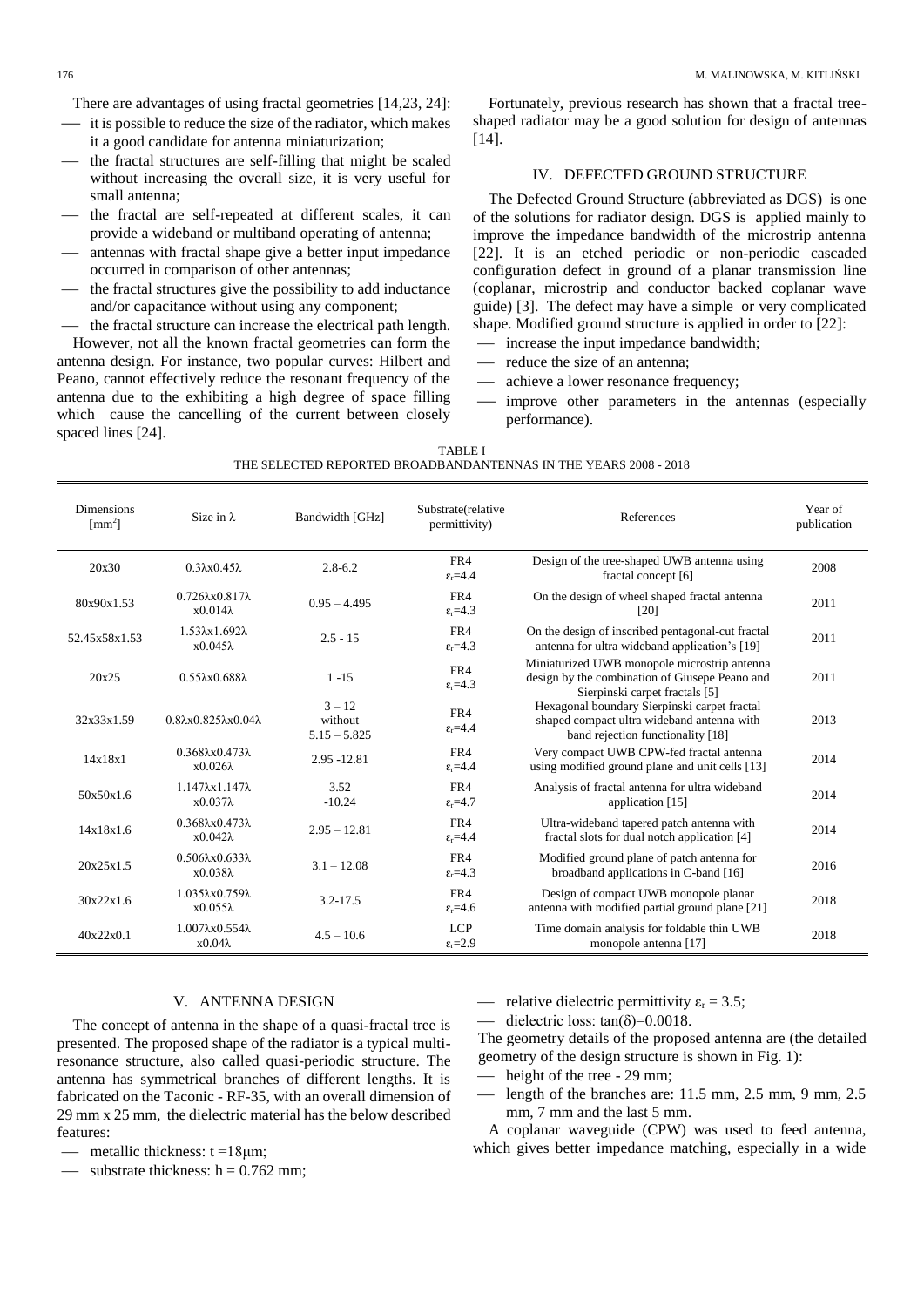range of frequencies. The dimensions of the coplanar wave guide are:

- the central strip width 2 mm;
- the width of the slots 0.3 mm;
- and total length of the line 6.5 mm.

In order to improve the impedance matching characteristics in the operating frequency band, the ground plane with modification is adopted. The modified ground plane has two symmetrically rectangular cuts: on the corners (dimensions of 1.3 mm x 1.5 mm) and a close radiator (dimensions of 0.4 mm x 4.5 mm).



Fig. 1. The geometry of the proposed antenna.

The final design is using two different computer simulators in order to achieve a bandwidth as high as possible:

- ⎯ Computer Simulation of Momentum 3D Planar EM Simulator, which is a tool of the ADS program (Advanced Design Systems, ADS 2016, company Keysight Technologies [27]);
- ⎯ Computer Simulation Technology CST Microwave Studio Suite 2014 (CST 2014, company Computer Simulation Technology [28]).

It should be noted that the antenna operating band has been defined (in accordance with the general rule) as the frequency range at which the return loss  $S_{11}$  is lower than -10 dB. It means that at least 90% of input power is delivered to device and reflected power is lower than 10%.

# VI. EFFECT OF MODIFITED GROUND PALNE

The characteristics of the reflection coefficient  $(S_{11})$  for the proposed shape of the antenna with modified ground plane was compared with CPW-fed radiator without modified ground plane. The geometry of simulated antennas is presented on Fig. 2. The results of simulations in ADS are shown in Fig. 3.

It is observed that (graph on Fig. 3) the modified of ground plane structure limits the reflections at the input of antenna. It has been found that such solution improves the impedance matching in the central and higher frequencies of the frequency range (especially 11.2 GHz -12.2 GHz). As a consequence, a broad spectrum of antenna frequency was obtained, i.e. 7.4 to 12.7 GHz (for antenna without modified ground, it achieves the double band from 7.8 to 11.2 GHz and from 12.2 to 12.5 GHz).

# VII. THE EFFECT OF TREE SHAPE

The effect of the tree shape on the reflection coefficient of antenna was checked. The proposed geometry can be called

quasi-fractal, because of the branches have the features of selfsimilar.

The three different tree shapes were compared (see figure 4). The all of proposed antennas have 29 mm height. The first radiator (antenna 1) has six straight branches with different length. Antenna with number 2 has four curved and two straight branches. The third antenna, it is final project, its exact dimensions are shown in Figure 1. It is worth mentioning, that the important modification is the introduction of three stairs between trunk and crown of tree.





Antenna without modified ground plane

Antenna with modified ground plane

Fig.2. The geometry of the proposed antennas with and without modified ground plane.



Fig. 3. Comparison of reflection coefficient characteristics for the proposed shape of the antenna with modified ground plane and antenna without modified ground structure (Momentum ADS 2016) [27].



Fig. 4. The geometry of three different tree antennas.

The graph in Figure 5 shows three curves of return loss (reflection coefficient,  $S_{11}$ ) depending on frequency. The antenna 1 (with all straight branches) has a single operating band in the range 6.79 - 6.89 GHz. The second proposal of radiator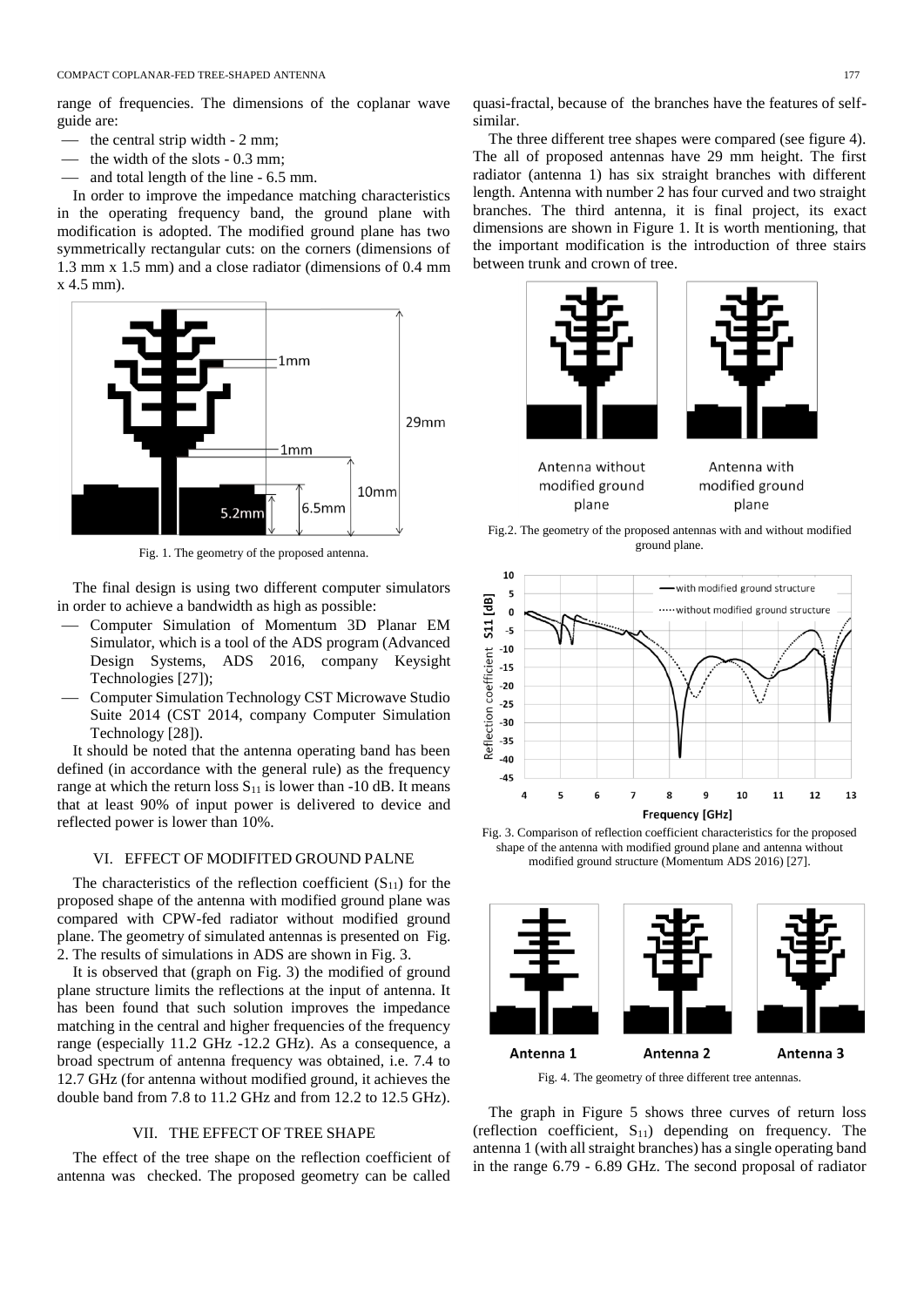with four curved branches allows to achieve a three different bandwidth: 7.41 - 8.35 GHz, then 10.26 - 11.40 GHz and the last 12.23 - 12.83 GHz. The final proposal of antenna (antenna 3) operates from 7.4 GHz to 12.7 GHz. This effect has been obtained by curved branches and three steps between trunk and crown of tree, which cause to increase the electrical path length.



different shape of the antennas (Momentum ADS 2016) [27].

#### VIII. ANTENNA FABRICATION AND MEASURMENTS

The fabricated prototype is shown in Fig. 6. The experimental measurement of reflection coefficient  $(S_{11})$  for the designed prototype was performed and the comparison between simulated (used two different simulators) and experimental results is shown in Fig. 7.



Fig. 6. Fabricated prototype of the planar tree UWB antenna.

The experiments confirmed the possibility of wideband antenna operation, however, the characteristic of  $S_{11}$  (reflection coefficient) has changed slightly in relation to simulation results in ADS. As a result of measurements obtained two operating bands, first a narrow band from 6.45 to 6.55 GHz and second wide band from 7.95 to 13.3 GHz. It may be noted that measurements and ADS simulations, have a good impedance matching for two frequencies 8.3 GHz and 12.3 GHz. The measurements gave the same bandwidth i.e. 5.3 GHz, but the operation band is slightly shifted down from the one predicted in the project ADS (7.4 - 12.7 GHz) to (7.95 - 13.3 GHz) obtained in the measurements. In conclusion, this antenna works very well in X-band (8 - 12 GHz).

On the basis of the results on Fig. 7, the usefulness of the different methods of antenna computer simulators (ADS and CST) can also be assessed. "*For the CST, its tool is based on the FDTD (the finite-difference time domain) method, based on the gridding the spatial and time with same way for the electric and magnetic fields by aligning the E cell with the boundary of the configuration. While the technique behind ADS is the method of moment which is based on the formulating of the unknown current on the radiating patch, the microstrip transmission line and their image on the ground plane by an integral equation"* [1].

In the case of discussed antenna the better convergence of results of simulation and measurements is achieved using Momentum ADS 2016 while designing with CST 2014 allows to observe (additionally) a three different operating ranges: 5.07 - 5.20 GHz, then 8.63 - 10.46 GHz and the last 11.75 -12.61 GHz.



Fig. 7.Measured [26] and simulated reflection coefficient of the proposed antenna (Momentum ADS 2016 and CST Microwave Studio 2014).



Fig.8. Radiation patterns [dB] for f = 10.1GHz for elevation plane [26].

The bandwidth of the radiator shown in comparison to the results known from literature (Table I) is lower. It is a result of the thickness of the substrate chosen, which has a significant influence on the width of the operating frequency band. It is worth to underline the thickness of the used laminate (0.762 mm) is nearly half the size of the popular ones  $(1.5 - 1.6$  mm). Thicker substrate makes it easier to obtain a wide band.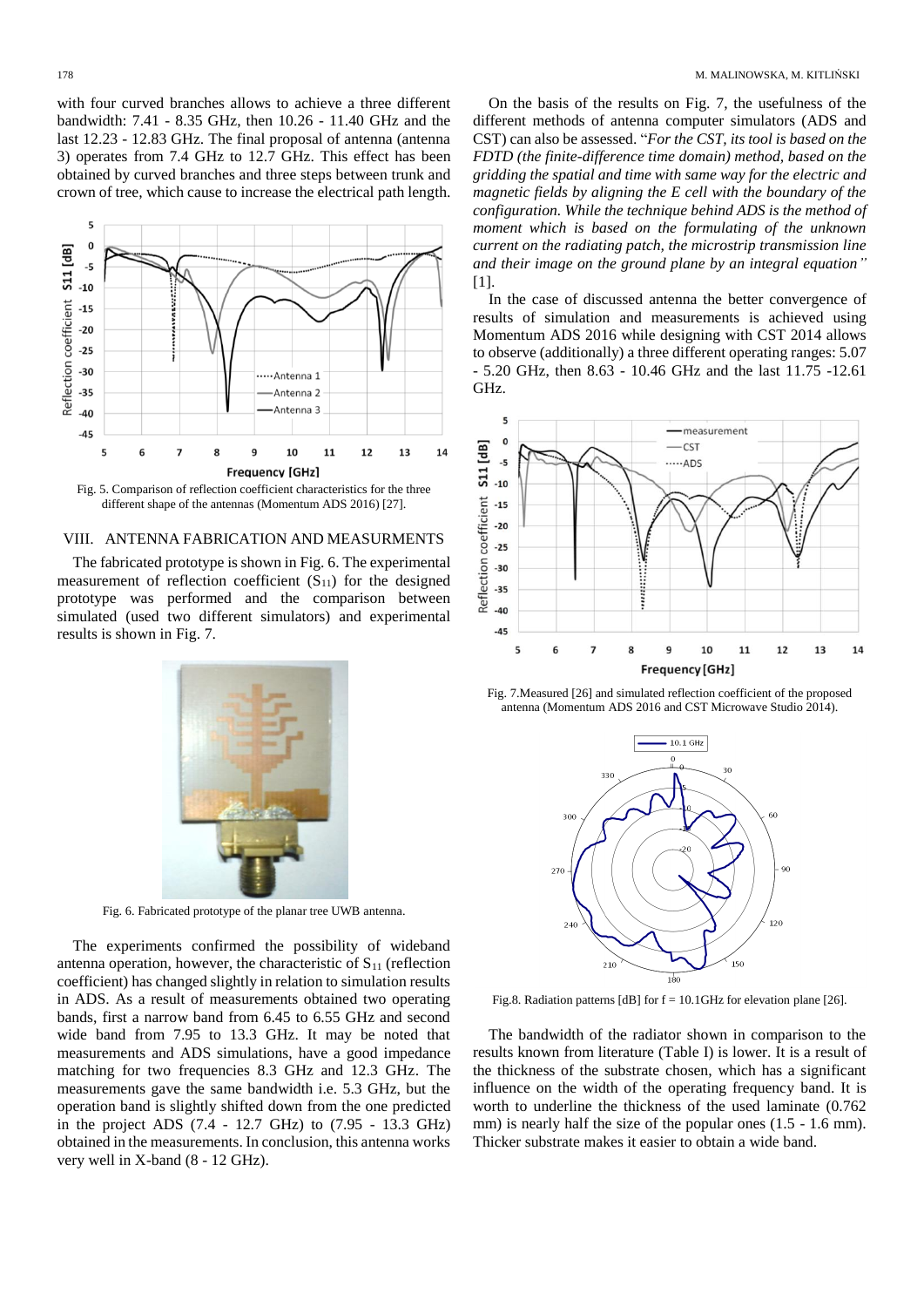As part of the research, radiation patterns were determined for two frequencies: 10.1 GHz (Fig.8 and Fig.9) and 12.3 GHz (Fig.10 and Fig.11). The antenna radiates in all directions, there are side lobes that may interfere with the correct (almost omnidirectional) operation of the radiator.



Fig. 9. Radiation patterns [dB] for  $f = 10.1$  GHz for azimuth plane [26].



Fig. 10. Radiation patterns [dB] for  $f = 12.3$  GHz for elevation plane [26].

The radiation pattern in the frequency 10.1 GHz in the elevation plane (Fig. 8) shows the appearance of side lobes so that the radiation level of the antenna is not the same, but generally the antenna radiates in all directions. For the second selected frequency, i.e. 12.3 GHz, similar observations are recorded, except that the radiation pattern in the elevation plane is more symmetrical (Fig. 10). In the azimuth plane (Fig. 9 and Fig.11) the characteristics of the antenna operation show omnidirectional properties, however, along with the increase in frequency, further additional side lobes appear.

The simulation results also suggest that the antenna has moderate gain and efficiency at its operation frequency bands. Table II summarizes the peak gain and radiation efficiency at the desired frequencies. It is observed that at 10.5-12 GHz, the radiation efficiency is rather low (63–67 %) compared to other resonant frequencies.



Fig. 11. Radiation patterns [dB] for f = 12.3 GHz for azimuth plane [26].

TABLE II SIMULATED PEAK GAIN AND RADIATION EFFICIENCY OF THE PROPOSED ANTENNA AT CHOSEN FREQUENCIES

| Frequency [GHz] | Simulated Peak Gain<br>[dBi] | <b>Radiation Efficiency</b><br>[%] |
|-----------------|------------------------------|------------------------------------|
| 7.5             | 2.2                          | 73.6                               |
| 8               | 2.73                         | 75.61                              |
| 8.5             | 2.98                         | 77.22                              |
| 9               | 3.4                          | 79.16                              |
| 9.5             | 4.16                         | 75.3                               |
| 10              | 4.93                         | 72.78                              |
| 10.5            | 4.41                         | 67.1                               |
| 11              | 4.43                         | 66.33                              |
| 11.5            | 3.62                         | 66.1                               |
| 12              | 4.13                         | 63.29                              |
| 12.3            | 5.53                         | 73                                 |
| 12.5            | 5.7                          | 82.1                               |
| 13              | 5.4                          | 98                                 |

In order to expressed "the compactness" of wideband antennas, the authors used index term named as bandwidth dimension ratio (BDR) [25]. This index term indicates how much operating bandwidth can be provided per unit electrical parameter. The BDR equation is written as follows:

$$
BDR = \frac{(BW\%)}{(\lambda_{\text{length}} * \lambda_{\text{width}} * \lambda_{\text{height}})} (1)
$$

TABLE III COMPARISON OF THE PROPOSED ANTENNA WITH SELECTED REPORTED ANTENNAS

| References | Size $(mm^3)$ | <b>BDR</b> | Operating frequency<br>[GHz] |
|------------|---------------|------------|------------------------------|
| [20]       | 80x90x1.53    | 11820.19   | $0.95 - 4.495$               |
| [19]       | 52.45x58x1.53 | 30692.84   | $2.5 - 15$                   |
| [18]       | 32x33x1.59    | 71469.41   | $3 - 12$                     |
| [15]       | 50x50x1.6     | 24418.6    | 3.52-10.24                   |
| [4]        | 14x18x1.6     | 310334.6   | $2.95 - 12.81$               |
| [16]       | 20x25x1.5     | 157751.4   | $3.1 - 12.08$                |
| [21]       | 30x22x1.6     | 130837.4   | $3.2 - 17.5$                 |
| [17]       | 40x22x0.1     | 57382.6    | $4.5 - 10.6$                 |
| Proposed   | 25x29x0.762   | 91144.79   | $7.95 - 13.3$                |